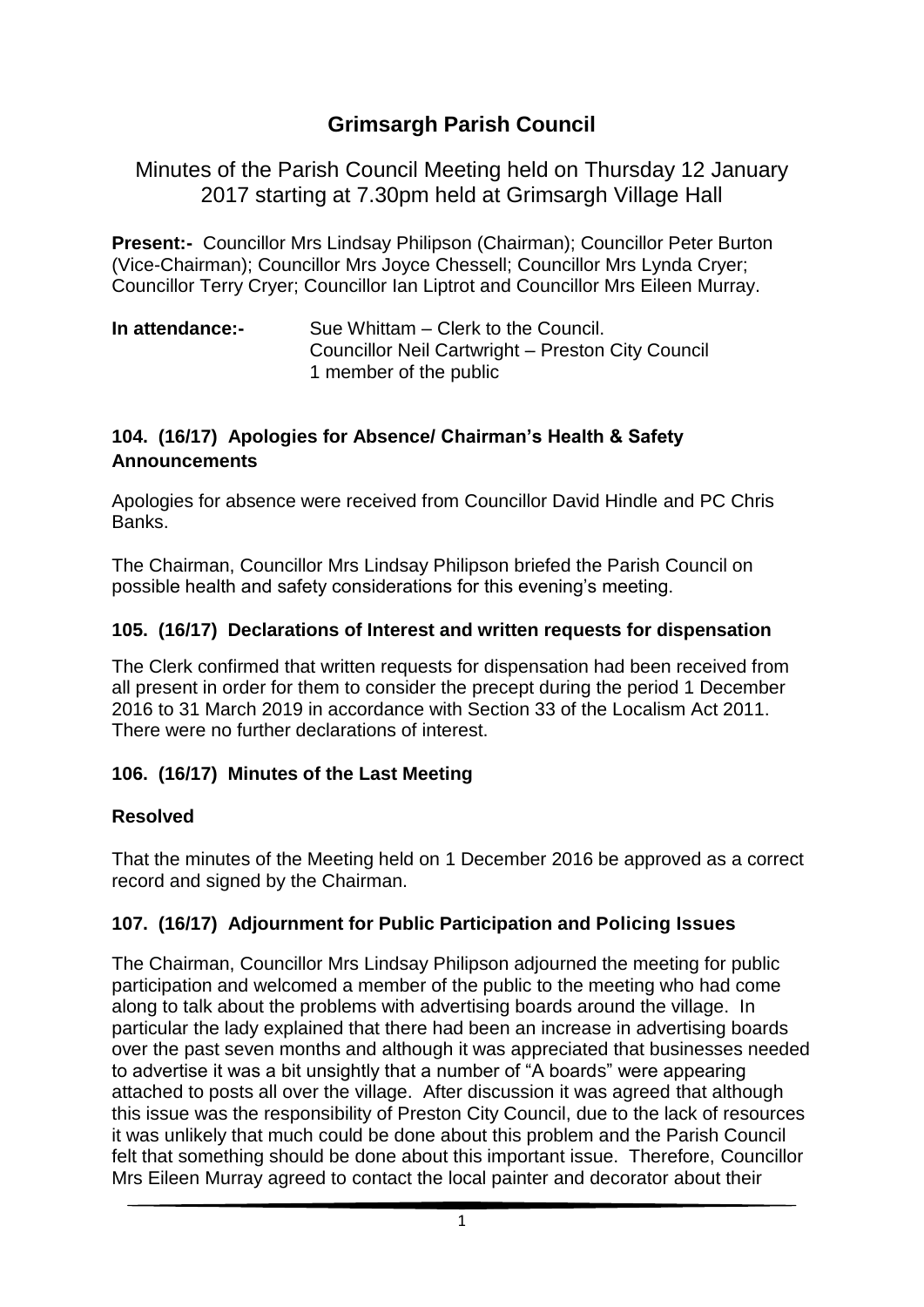board and that the Chairman, Councillor Mrs Lindsay Philipson would speak to the local carpet firm about their board. The Clerk would also contact the village dentist about their large board to see if they had planning permission and ask about the retention of this large unsightly board. Councillor Mrs Joyce Chessell also referred to the signs placed by local schools and also the problems with parking close to businesses in the village. After discussion it was also agreed that there were a number of additional issues that people had concerns about including signage and hedges in the village and it was felt that an item in the next June newsletter may be a timely reminder about cutting hedges, but not in nesting season, and also having planning permission for signage in the village.

The Chairman, Councillor Mrs Lindsay Philipson thanked the lady for attending our meeting and assured her that the Parish Council was in agreement about the number of advertising boards in the village and that we would do our best to sort this issue out.

The Clerk reported that the Police could not be present at tonight's meeting however they had given an update to the Clerk about the recent spate of burglaries in the village. Apparently these had taken place overnight on 10 January and a number of properties had been insecure. PC Chris Banks was currently analysing all the information received but had asked the Clerk to stress that the Police were dealing with all the issues and that these types of incidents on this scale were rare.

Councillor Neil Cartwright mentioned that he had been contacted by a couple of residents about ongoing drainage issues at the Wainhomes site and he was dealing directly with Wainhomes to resolve the issues.

The Chairman, Councillor Mrs Lindsay Philipson thanked everyone for attending the meeting and then reconvened the meeting.

### **108. (16/17) Town and Country Planning Act, 1990**

The Parish Council considered the following Planning Application:-

06/2016/1235 - 14 Ribblesdale Drive, Grimsargh PR2 5RJ 1 no detached dwelling and new vehicular access off Ribblesdale Drive, Grimsargh.

With regard to Planning Application 06/2016/1235, the Parish Council was aware that the second phase of the Wainhomes development would already reduce the footpath on the same side of the road as this proposed dwelling, and the applicant had already stated that the footpath would reduce because of his development. The Parish Council was unsure if the applicant was aware of this. The Parish Council was concerned about the width of the footpath near to this property as a number of families moving into the new houses would be using that footpath to take their children to school and, it was felt that the footpath would not be wide enough for a pram or a wheelchair and would result in people stepping out into the road which would be dangerous.

Although the Parish Council had no objection to the building of the dwelling they asked the Clerk to contact the Planning Officer to seek some reassurance that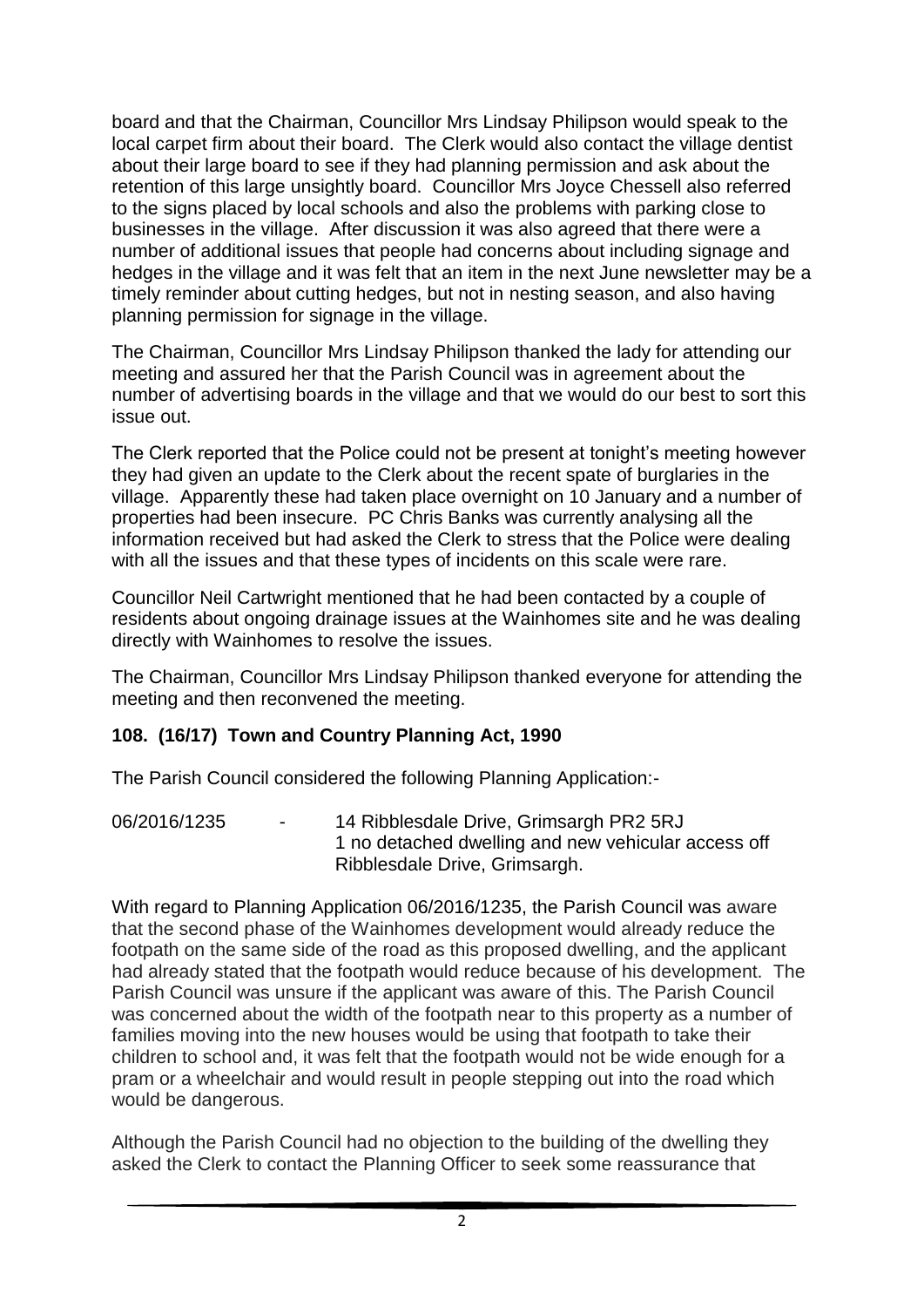something could be done about the width of the footpath possibly controlled by a condition on the Planning Permission. It was felt that the applicant should be asked to keep the hedge to a minimum width so it did not encroach on the already narrow footpath or alternatively replace the hedge by a fence to give maximum room for people to walk past.

There were no further planning issues to be discussed.

### **Resolved**

That, with regard to Planning Application 06/2016/1235 the Parish Council had no objection to the building of the dwelling but had concerns about the width of the footpath near to the proposed property. It was agreed that the Clerk should contact the Planning Officer to seek some reassurance that something could be done about the width of the footpath possibly controlled by a condition on the Planning Permission. It was felt that the applicant should be asked to keep the hedge to a minimum width so it did not encroach on the already narrow footpath or alternatively replace the hedge by a fence to give maximum room for people to walk past.

### **109. (16/17) Report from the Neighbourhood Planning Working Group**

The Chairman, Councillor Mrs Lindsay Philipson informed the Parish Council that a meeting of the Neighbourhood Planning Steering Group had been held on 11 January 2017 primarily to finalise the arrangements for the Neighbourhood Forum to be held on 18 January 2017. Copies of the posters, stickers and boards were shown to the Parish Council which would be used at the Neighbourhood Forum. It was noted that the Village Hall would be set up from 4.00pm with the event running from 5.30pm until 8.30pm. The Chairman, Councillor Mrs Lindsay Philipson was pleased to report that each themed table had now got a lead person as some local residents had stepped in to help with the transport table and the ecology/history table and this was very much appreciated.

## **Resolved**

That the report is received and noted.

## **110. (16/17) Grimsargh Wetlands – update**

The Chairman, Councillor Mrs Lindsay Philipson informed the Parish Council that the legal agreements as agreed at the last meeting of the Parish Council, had now been signed by the Chairman and the Clerk in readiness for the transfer of the Wetlands to the Parish Council shortly. In addition to this a meeting had been arranged with Eccleston Homes to be held on 13 January to discuss the possibility of them leasing a small area of land for storage from the Parish Council. An update on this would be given at the next meeting of the Parish Council.

With regard to the setting up of the Charitable Trust it was noted that there had been some interest in the Trustee role, however it was felt that an advert in local papers may encourage more people to apply. Councillor Mrs Joyce Chessell said that there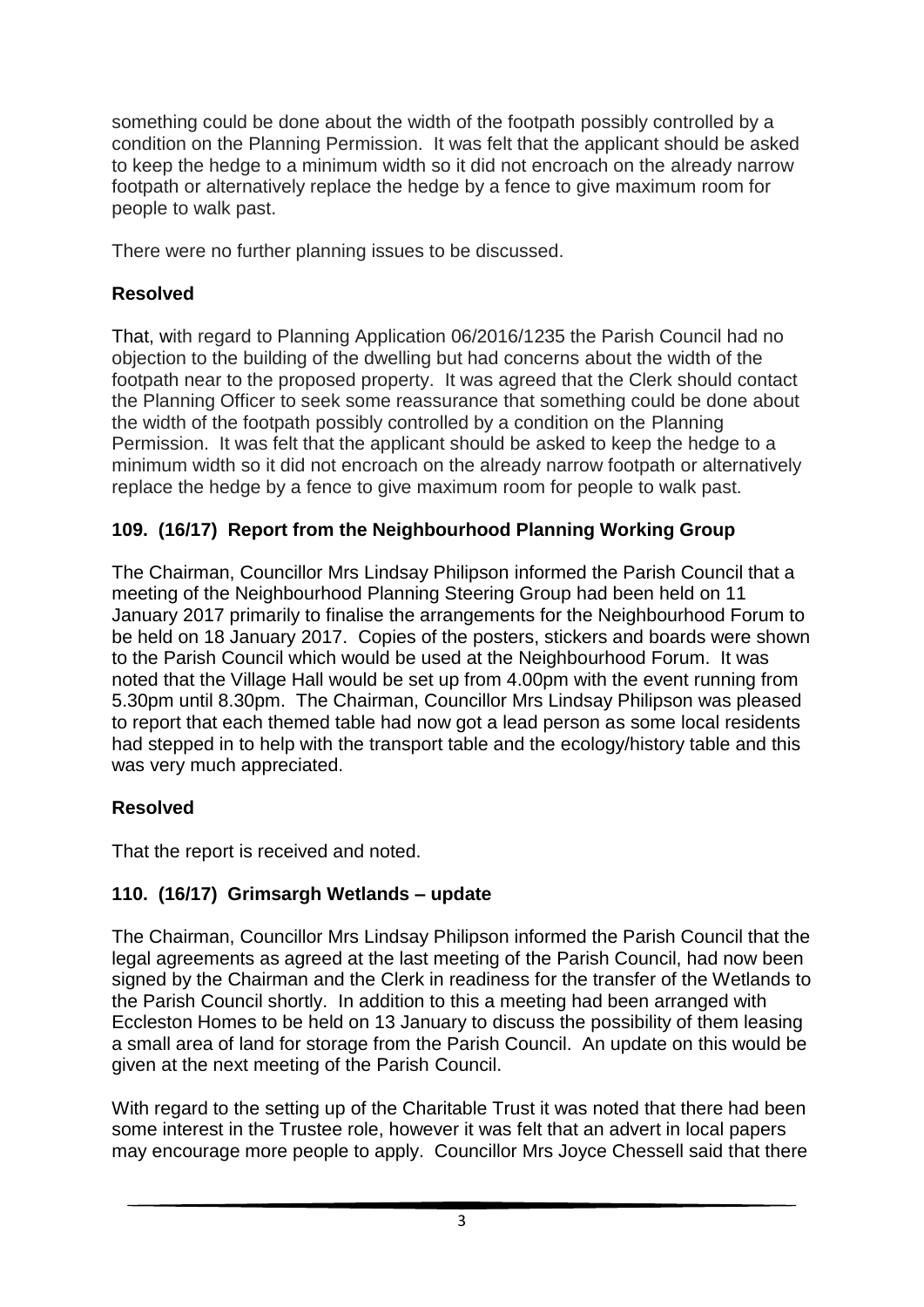were a number of free publications that might be suitable to advertise for Trustees including the Parish Champion's newsletter and this could also be considered.

The Parish Council agreed to allocate a maximum budget of £100 for any Trustee adverts in the local papers. This was unanimously agreed.

### **Resolved**

That the report is received and noted and that a maximum budget of £100 is allocated for Trustee adverts in the local papers.

## **111. (16/17) Nellie Carbis Millennium Woodland**

The Chairman, Councillor Mrs Lindsay Philipson reported that she had received a quote from the Land Girls for work on the pond at the Nellie Carbis Millennium Woodland and this was £200. It was felt that this seemed extremely reasonable and the Parish Council agreed to go ahead with this work.

### **Resolved**

That approval is given to the Land Girls carrying out the work on the pond at the Nellie Carbis Millennium Woodland at a cost of £200.

#### **112. (16/17) Renewal of ICO (Information Commissioners Office) Registration for Data Protection**

The Clerk reported that the Parish Council's registration for Data Protection was due for renewal on 16 February at a cost of £35. It was agreed to renew our Registration and that this should be done automatically on an annual basis by the Clerk, unless there was an increase in the cost then the Clerk would refer this back to the Parish Council.

## **Resolved**

1) That approval is given to the renewal of the Parish Council's registration for Data Protection with the ICO at a cost of £35.

2) That the Clerk should renew this automatically on an annual basis unless there is an increase in the cost of the registration and in that case the Clerk would refer this back to the Parish Council for approval.

## **113. (16/17) Parish & Town Council Conference – Saturday 25 February 2017**

The Clerk reported that the Parish & Town Council Conference organised by the Parish Champion would be held on Saturday 25 February at County Hall Preston. It was noted that the Agenda for the day still needed to be finalised and it was further noted that there was no cost to the Parish Council for this conference. It was agreed that the Chairman, Councillor Mrs Lindsay Philipson and Councillor Mrs Eileen Murray would attend the conference on behalf of the Parish Council.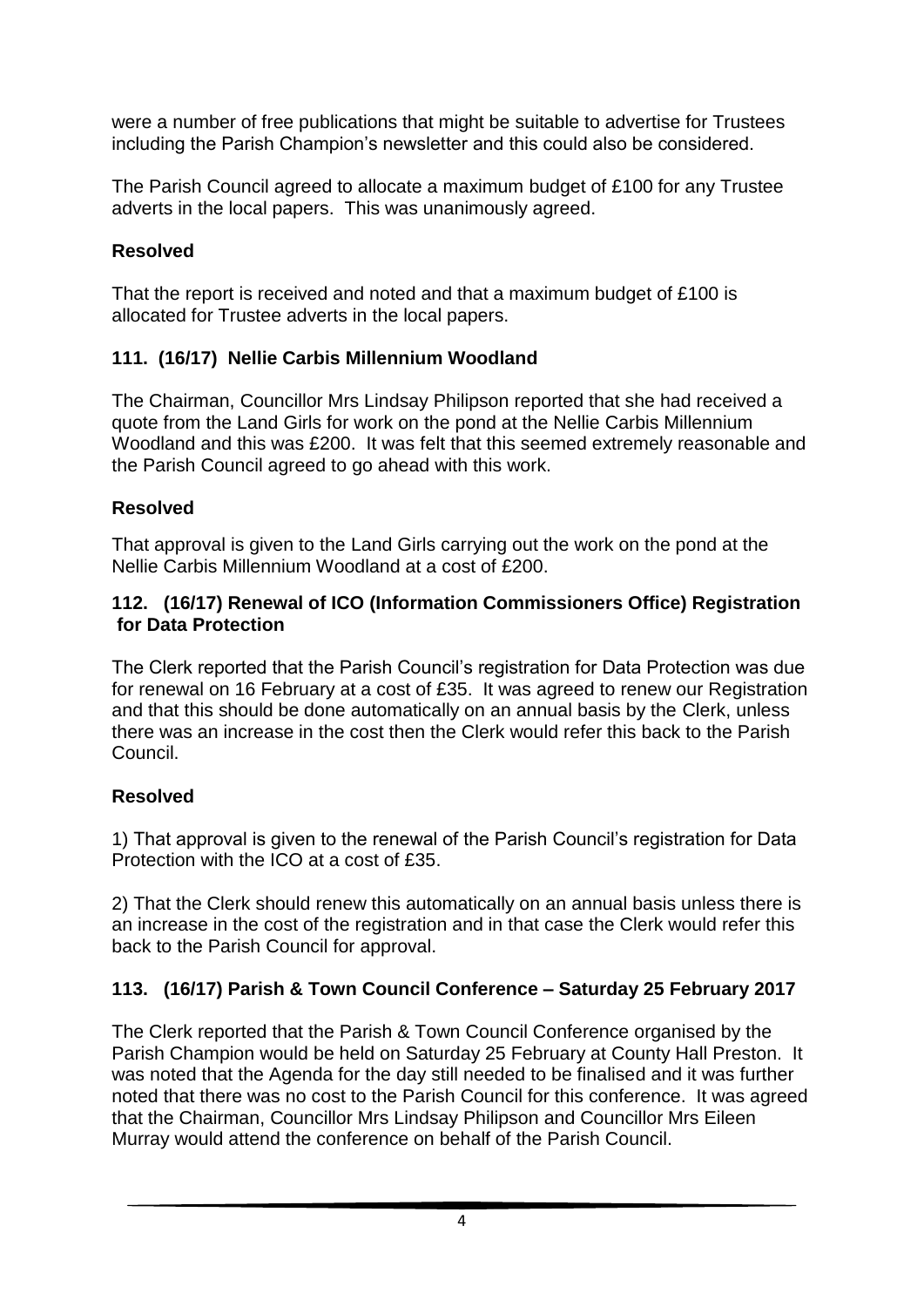## **Resolved**

That approval is given to the Chairman, Councillor Mrs Lindsay Philipson and Councillor Mrs Eileen Murray to attend the Parish & Town Council Conference on Saturday 25 February 2017 on behalf of the Parish Council.

### **114. (16/17) Preston City Council Budget Proposals for 2017/18 – 2019/20**

The Parish Council considered the Preston City Council budget proposals for 2017/18 and 2019/20. It was noted that changes to Leisure Centres were referred to in the consultation documents but there was a lack of detail. It was agreed not to comment on this budget consultation.

### **Resolved**

That the Parish Council agrees not to comment on the Preston City Council budget proposals for 2018/18 and 2019/20.

### **115. (16/17) CCTV Project – Update**

Councillor Terry Cryer confirmed that he had met with the IT Officer at Hutton to try and progress the project. However, there were a number of concerns about the security of the system from the Police point of view and Councillor Terry Cryer had contacted our CCTV installer for the queries to be answered. Councillor Terry Cryer said that we may have to make some changes to our system but these would be discussed further and brought back to the Parish Council. The Chairman, Councillor Mrs Lindsay Philipson thanked Councillor Terry Cryer for his continued support on this project and was hopeful that things could be resolved soon.

### **Resolved**

That the report is received and noted.

## **116. (16/17) Bench for Redrow Estate**

The Clerk reported that she had contacted Councillor Tom Davies' family and had received a lovely reply in regard to the donations and the bench in memory of Tom. The family had suggested including some slightly humorous words on the plaque as well as the dates he was a City Councillor. The Parish Council thought this was a lovely idea and agreed to include the following words on the plaque:- "don't just sit here, do something useful" together with the dates that Tom was a City Councillor representing Grimsargh.

## **Resolved**

That the Parish Council agrees to the words on the plaque for the new bench on Redrow estate should include "don't just sit here, do something useful" together with the dates that Tom was a City Councillor representing Grimsargh.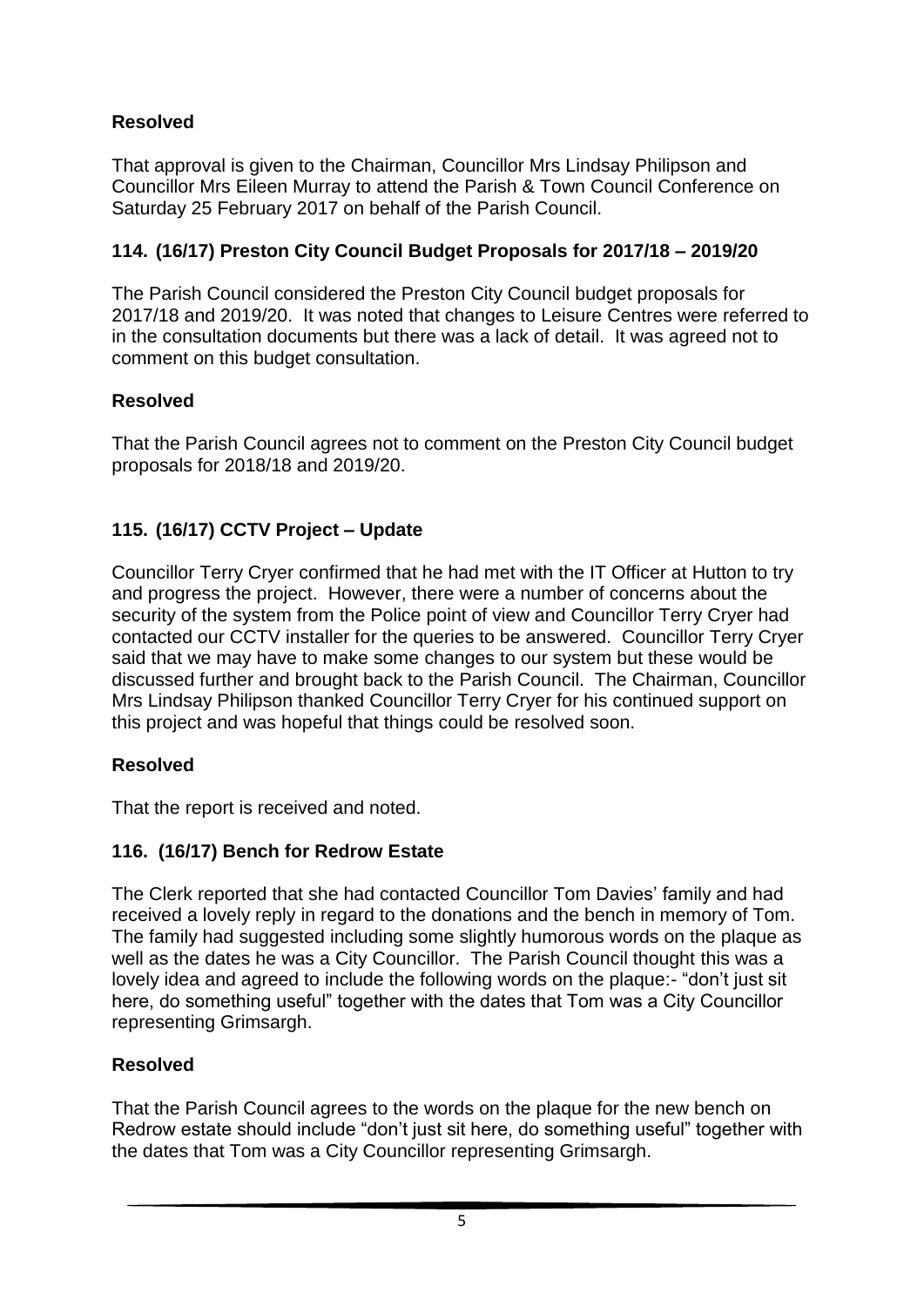#### **117. (16/17) Financial Matters, budget, precept requirements for 2017/2018 and banking**

It was noted that we had an estimated £83,145.69 in the bank as at 5 January 2017.

### **Resolved**

1) It was noted that since the last meeting we had paid the following:-

i) AVJ Design for newsletter printing £440.00 (Cheque no 814).

ii) Clerk Salary 5, 12, 19, and 26 December 2016 = 4 weeks at £189 per week = £756 – tax and NI = £600.48 (Cheque no 815).

iii) Dig In donation £25 in memory of Cllr Tom Davies (Cheque no 816).

iv) Heartbeat donation £25 in memory of Cllr Tom Davies (Cheque no 817).

v) HMRC Q3 - £578.80 (Cheque no 818).

vi) Adam Cooper – contractor payment December 64 hours @ £13 per hour total £852. (Cheque no 819).

2) The following invoices were agreed for payment at the meeting:-

i) ICO Membership - £35

ii) AVJ for (Neighbourhood Plan) stickers - £60 and information boards £92.93 total £152.93.

3) The Parish Council gave consideration to the budget for 2017/2018 which had been circulated to the Parish Council. The Chairman, Councillor Mrs Lindsay Philipson thanked Councillor Peter Burton for all the work he had done on the budget over the Christmas period. With regard to the Nellie Carbis Millennium Woodland it was agreed to reduce the amount allocated to £500 as the Parish Council were no longer going ahead with transferring the woodland to the Charitable Trust. With regard to the small grants pot of £2,500 it was agreed that any small grants should be taken out of the solar farm money. Taking into account these amendments and the planned expenditure for 2017/2018 the budget was still showing a forecasted deficit, the Parish Council therefore agreed to increase the precept for 2017/2018 to £33,000 (thirty three thousand pounds). This was unanimously agreed. A copy of the budget is presented in the Minute Book.

It was noted that the Finance Working Group would keep a close eye on the budget over the year especially as there would be an increase in responsibilities falling on the Parish Council and we would have to maximize any income received.

It was further noted that the Clerk would look at litter picking in the village and make sure there was no duplication of effort by the contractor (Lengthsman) and Preston City Council.